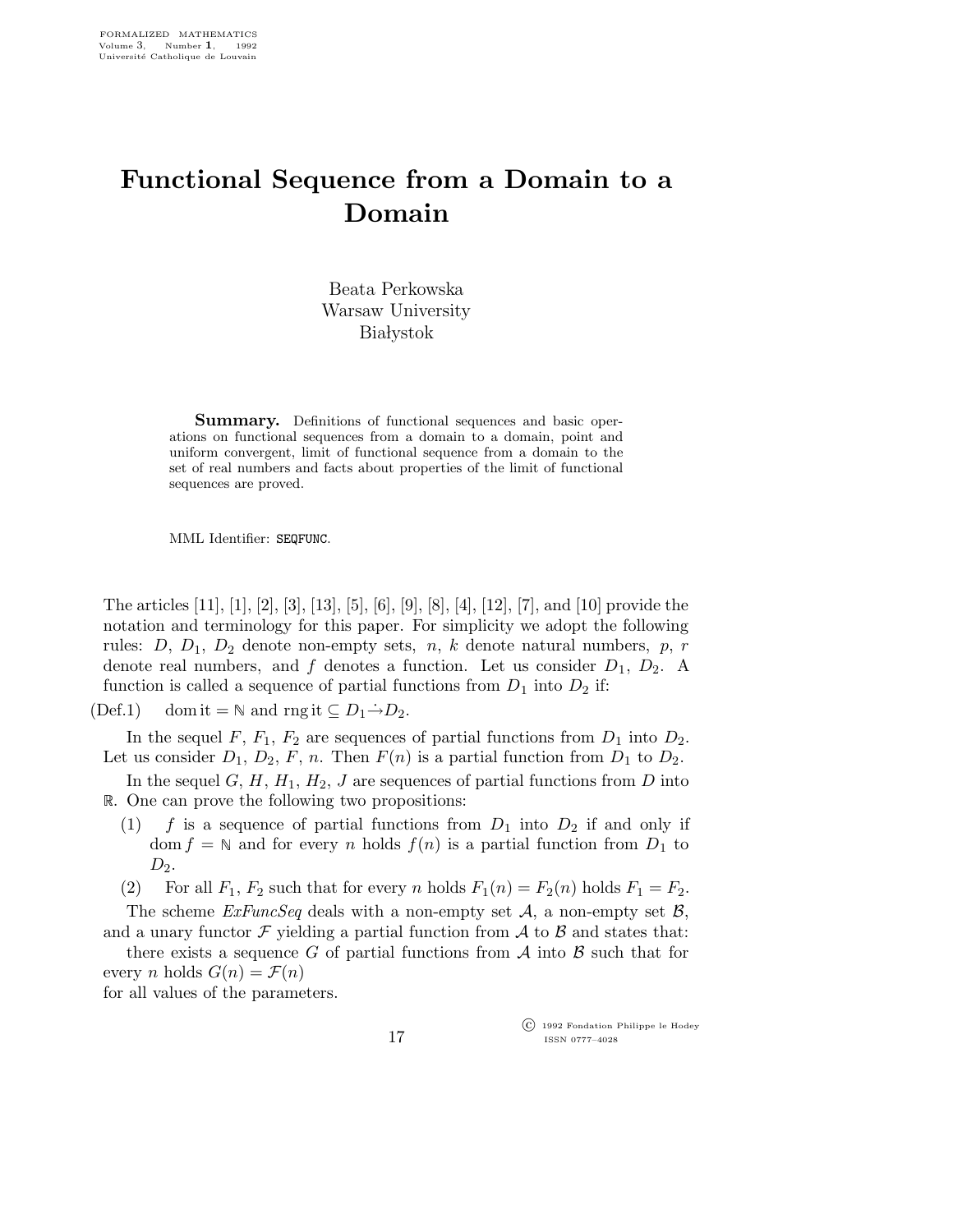We now define several new functors. Let us consider  $D, H, r$ . The functor  $r H$  yields a sequence of partial functions from D into  $\mathbb R$  and is defined as follows:

$$
(Def.2) \quad \text{ for every } n \text{ holds } (r H)(n) = r H(n).
$$

Let us consider D, H. The functor  $H^{-1}$  yielding a sequence of partial functions from  $D$  into  $\mathbb R$  is defined by:

(Def.3) for every *n* holds  $H^{-1}(n) = \frac{1}{H(n)}$ .

The functor  $-H$  yields a sequence of partial functions from D into  $\mathbb R$  and is defined by:

(Def.4) for every n holds  $(-H)(n) = -H(n)$ .

The functor |H| yields a sequence of partial functions from D into  $\mathbb R$  and is defined as follows:

(Def.5) for every n holds  $|H|(n) = |H(n)|$ .

Let us consider D, G, H. The functor  $G + H$  yields a sequence of partial functions from  $D$  into  $\mathbb R$  and is defined by:

(Def.6) for every n holds  $(G + H)(n) = G(n) + H(n)$ .

The functor  $G - H$  yielding a sequence of partial functions from D into R is defined as follows:

$$
(Def.7) \quad G - H = G + -H.
$$

The functor  $GH$  yields a sequence of partial functions from  $D$  into  $\mathbb R$  and is defined as follows:

(Def.8) for every n holds  $(G H)(n) = G(n) H(n)$ .

Let us consider D, H, G. The functor  $\frac{G}{H}$  yielding a sequence of partial functions from  $D$  into  $\mathbb R$  is defined as follows:

 $(Def.9)$  $\frac{G}{H} = G H^{-1}.$ 

Next we state a number of propositions:

- (3)  $H_1 = \frac{G}{H}$  $\frac{G}{H}$  if and only if for every *n* holds  $H_1(n) = \frac{G(n)}{H(n)}$ .
- (4)  $H_1 = G H$  if and only if for every n holds  $H_1(n) = G(n) H(n)$ .
- (5)  $G + H = H + G$  and  $(G + H) + J = G + (H + J)$ .
- (6)  $GH = H G$  and  $(G H) J = G (H J)$ .
- (7)  $(G + H) J = G J + H J$  and  $J (G + H) = J G + J H$ .
- $(8) -H = (-1) H$ .
- (9)  $(G H) J = G J H J$  and  $J G J H = J (G H)$ .
- (10)  $r(G + H) = r G + r H$  and  $r(G H) = r G r H$ .
- (11)  $(r \cdot p) H = r (p H).$
- $(12)$  1  $H = H$ .
- $(13) \quad --H = H.$
- $(14)$   $G^{-1}H^{-1} = (GH)^{-1}.$
- (15) If  $r \neq 0$ , then  $(r H)^{-1} = r^{-1} H^{-1}$ .
- $(16)$   $|H|^{-1} = |H^{-1}|.$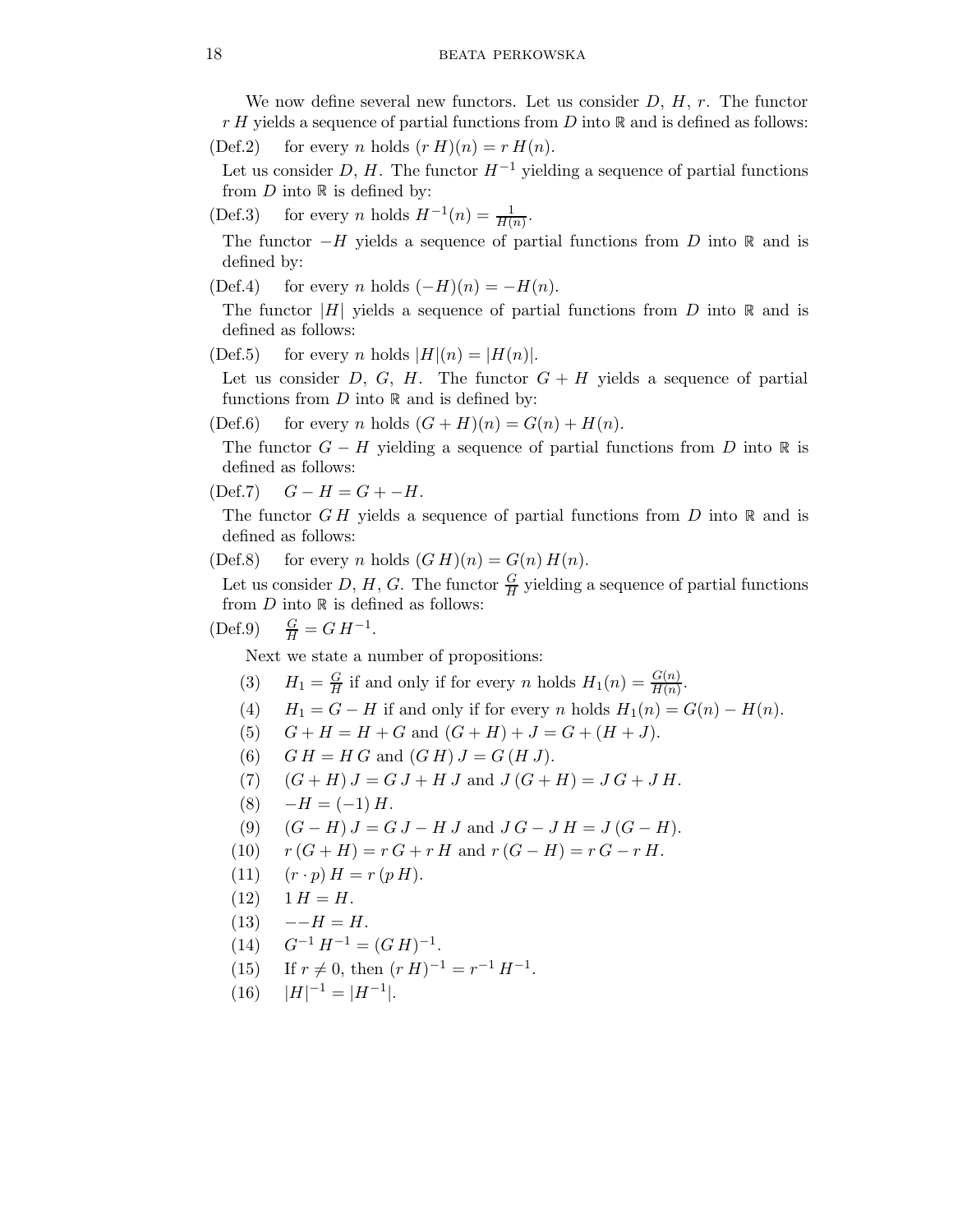- $(17)$   $|GH| = |G||H|.$
- $(18)$ G  $\frac{G}{H}|=\frac{|G|}{|H|}$  $\frac{|G|}{|H|}$ .
- (19)  $|r H| = |r| |H|.$

In the sequel x is an element of  $D, X, Y$  are sets, and f is a partial function from D to R. We now define three new constructions. Let us consider  $D_1, D_2,$  $F, X$ . We say that X is common for elements of F if and only if:

(Def.10)  $X \neq \emptyset$  and for every n holds  $X \subseteq \text{dom } F(n)$ .

Let us consider D, H, x. The functor  $H \# x$  yielding a sequence of real numbers is defined as follows:

(Def.11) for every *n* holds  $(H \# x)(n) = H(n)(x)$ .

Let us consider  $D, H, X$ . We say that H is point-convergent on X if and only if:

(Def.12) X is common for elements of H and there exists f such that  $X = \text{dom } f$ and for every x such that  $x \in X$  and for every p such that  $p > 0$  there exists k such that for every n such that  $n \geq k$  holds  $|H(n)(x) - f(x)| < p$ .

Next we state two propositions:

- (20)  $H$  is point-convergent on X if and only if X is common for elements of H and there exists f such that  $X = \text{dom } f$  and for every x such that  $x \in X$  holds  $H \# x$  is convergent and  $\lim(H \# x) = f(x)$ .
- (21)  $H$  is point-convergent on X if and only if X is common for elements of H and for every x such that  $x \in X$  holds  $H \# x$  is convergent.

We now define two new constructions. Let us consider  $D, H, X$ . We say that  $H$  is uniform-convergent on  $X$  if and only if:

(Def.13) X is common for elements of H and there exists f such that  $X = \text{dom } f$ and for every p such that  $p > 0$  there exists k such that for all n, x such that  $n \geq k$  and  $x \in X$  holds  $|H(n)(x) - f(x)| < p$ .

Let us assume that H is point-convergent on X. The functor  $\lim_{X} H$  yielding a partial function from  $D$  to  $\mathbb R$  is defined as follows:

(Def.14) dom  $\lim_{X} H = X$  and for every x such that  $x \in \text{dom}\lim_{X} H$  holds  $(\lim_X H)(x) = \lim(H \# x).$ 

We now state a number of propositions:

- (22) If H is point-convergent on X, then  $f = \lim_{x \to 0} H$  if and only if dom  $f =$ X and for every x such that  $x \in X$  and for every p such that  $p > 0$  there exists k such that for every n such that  $n \geq k$  holds  $|H(n)(x) - f(x)| < p$ .
- (23) If H is uniform-convergent on X, then H is point-convergent on X.
- (24) If  $Y \subseteq X$  and  $Y \neq \emptyset$  and X is common for elements of H, then Y is common for elements of H.
- (25) If  $Y \subseteq X$  and  $Y \neq \emptyset$  and H is point-convergent on X, then H is point-convergent on Y and  $\lim_X H \upharpoonright Y = \lim_Y H$ .
- (26) If  $Y \subseteq X$  and  $Y \neq \emptyset$  and H is uniform-convergent on X, then H is uniform-convergent on  $Y$ .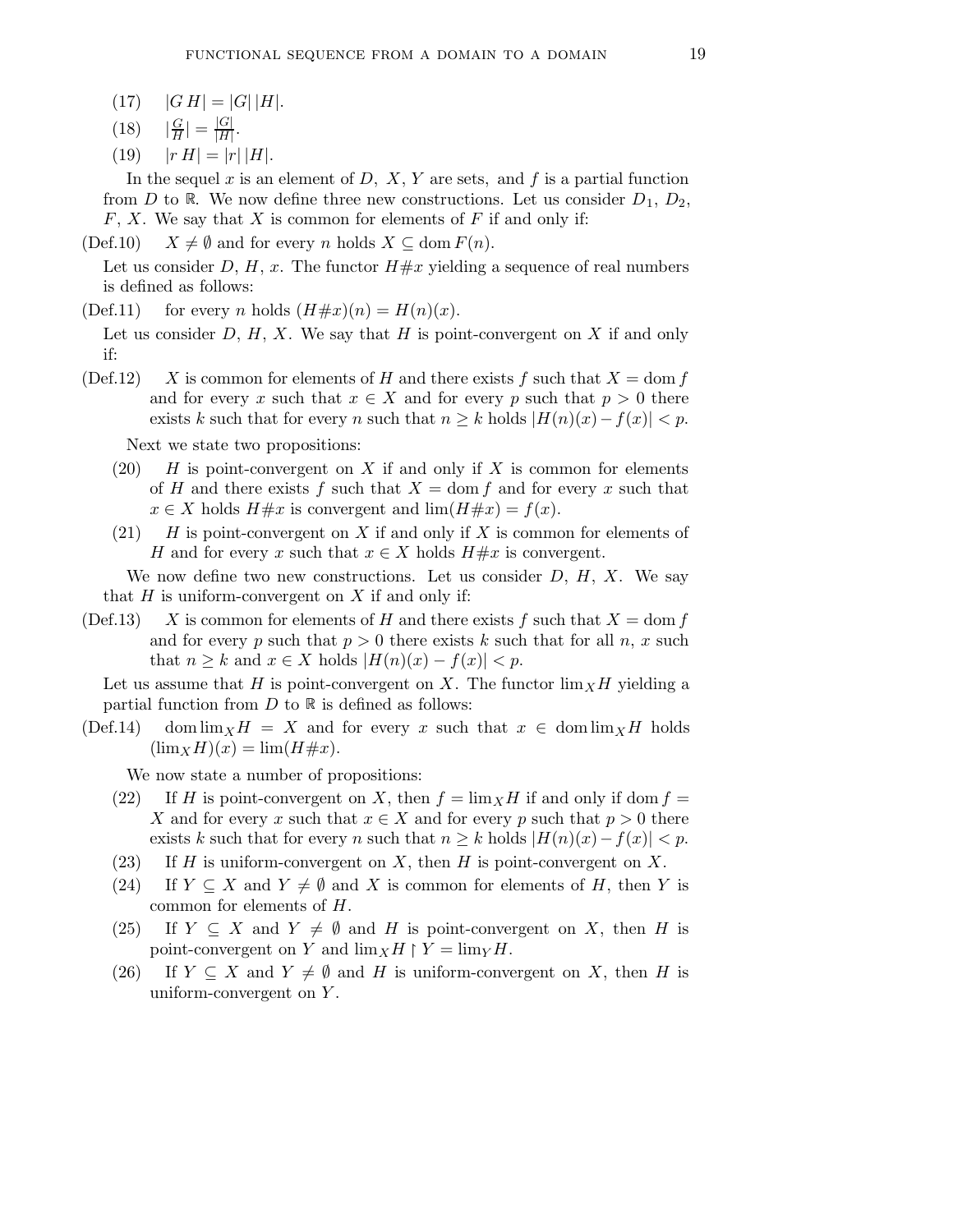- (27) If X is common for elements of H, then for every x such that  $x \in X$ holds  $\{x\}$  is common for elements of H.
- (28) If H is point-convergent on X, then for every x such that  $x \in X$  holds  ${x}$  is common for elements of H.
- (29) Suppose  $\{x\}$  is common for elements of  $H_1$  and  $\{x\}$  is common for elements of  $H_2$ . Then  $H_1 \# x + H_2 \# x = (H_1 + H_2) \# x$  and  $H_1 \# x - H_2 \# x =$  $(H_1 - H_2) \# x$  and  $(H_1 \# x) (H_2 \# x) = (H_1 H_2) \# x$ .
- (30) If  $\{x\}$  is common for elements of H, then  $|H| \# x = |H \# x|$  and  $(-H)$ # $x = -H$ # $x$ .
- (31) If  $\{x\}$  is common for elements of H, then  $(r H) \# x = r (H \# x)$ .
- (32) Suppose X is common for elements of  $H_1$  and X is common for elements of  $H_2$ . Then for every x such that  $x \in X$  holds  $H_1 \# x + H_2 \# x =$  $(H_1 + H_2) \# x$  and  $H_1 \# x - H_2 \# x = (H_1 - H_2) \# x$  and  $(H_1 \# x) (H_2 \# x) =$  $(H_1 H_2) \# x.$
- (33) If X is common for elements of H, then for every x such that  $x \in X$ holds  $|H| \# x = |H \# x|$  and  $(-H) \# x = -H \# x$ .
- (34) If X is common for elements of H, then for every x such that  $x \in X$ holds  $(r H) \# x = r (H \# x)$ .
- (35) Suppose  $H_1$  is point-convergent on X and  $H_2$  is point-convergent on X. Then for every x such that  $x \in X$  holds  $H_1 \# x + H_2 \# x = (H_1 + H_2) \# x$ and  $H_1 \# x - H_2 \# x = (H_1 - H_2) \# x$  and  $(H_1 \# x) (H_2 \# x) = (H_1 H_2) \# x$ .
- (36) If H is point-convergent on X, then for every x such that  $x \in X$  holds  $|H| \# x = |H \# x|$  and  $(-H) \# x = -H \# x$ .
- (37) If H is point-convergent on X, then for every x such that  $x \in X$  holds  $(r H) \# x = r (H \# x).$
- (38) If X is common for elements of  $H_1$  and X is common for elements of  $H_2$ , then X is common for elements of  $H_1 + H_2$  and X is common for elements of  $H_1 - H_2$  and X is common for elements of  $H_1 H_2$ .
- $(39)$  If X is common for elements of H, then X is common for elements of |H| and X is common for elements of  $-H$ .
- $(40)$  If X is common for elements of H, then X is common for elements of r H.
- (41) Suppose  $H_1$  is point-convergent on X and  $H_2$  is point-convergent on X. Then
	- (i)  $H_1 + H_2$  is point-convergent on X,
	- (ii)  $\lim_{X} (H_1 + H_2) = \lim_{X} H_1 + \lim_{X} H_2$ ,
	- (iii)  $H_1 H_2$  is point-convergent on X,
	- (iv)  $\lim_{X} (H_1 H_2) = \lim_{X} H_1 \lim_{X} H_2$ ,
	- (v)  $H_1 H_2$  is point-convergent on X,
	- (vi)  $\lim_{X} (H_1 H_2) = \lim_{X} H_1 \lim_{X} H_2.$
- (42) If H is point-convergent on X, then |H| is point-convergent on X and  $\lim_{X} |H| = |\lim_{X} H|$  and  $-H$  is point-convergent on X and  $\lim_{X} (-H) =$